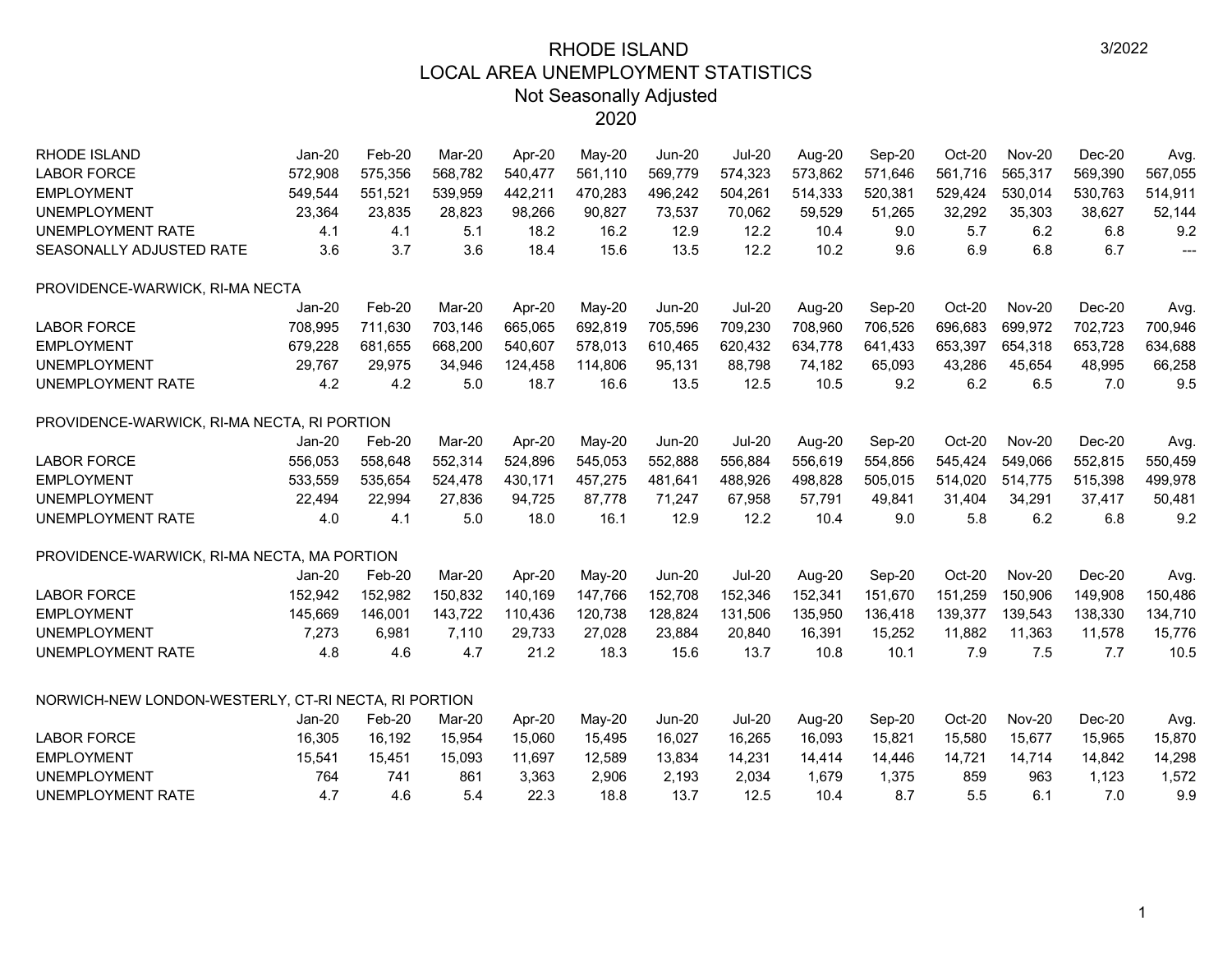| <b>BARRINGTON</b>        | $Jan-20$      | Feb-20 | Mar-20 | Apr-20 | May-20 | <b>Jun-20</b> | <b>Jul-20</b> | Aug-20 | Sep-20 | Oct-20 | <b>Nov-20</b> | $Dec-20$ | Avg.   |
|--------------------------|---------------|--------|--------|--------|--------|---------------|---------------|--------|--------|--------|---------------|----------|--------|
| <b>LABOR FORCE</b>       | 8,564         | 8,612  | 8,464  | 7,604  | 7,917  | 8,213         | 8,299         | 8,383  | 8,389  | 8,375  | 8,475         | 8,492    | 8,316  |
| <b>EMPLOYMENT</b>        | 8,345         | 8,378  | 8,203  | 6,728  | 7,152  | 7,533         | 7,647         | 7,802  | 7,899  | 8,039  | 8,051         | 8,061    | 7,820  |
| <b>UNEMPLOYMENT</b>      | 219           | 234    | 261    | 876    | 765    | 680           | 652           | 581    | 490    | 336    | 424           | 431      | 496    |
| <b>UNEMPLOYMENT RATE</b> | 2.6           | 2.7    | 3.1    | 11.5   | 9.7    | 8.3           | 7.9           | 6.9    | 5.8    | 4.0    | 5.0           | 5.1      | 6.0    |
| <b>BRISTOL</b>           | Jan-20        | Feb-20 | Mar-20 | Apr-20 | May-20 | <b>Jun-20</b> | <b>Jul-20</b> | Aug-20 | Sep-20 | Oct-20 | <b>Nov-20</b> | $Dec-20$ | Avg.   |
| <b>LABOR FORCE</b>       | 12,206        | 12,255 | 12,104 | 11,212 | 11,635 | 11,902        | 11,994        | 11,992 | 11,977 | 11,886 | 12,026        | 12,240   | 11,952 |
| <b>EMPLOYMENT</b>        | 11,769        | 11,815 | 11,569 | 9,489  | 10,086 | 10,624        | 10,785        | 11,003 | 11,139 | 11,338 | 11,355        | 11,368   | 11,028 |
| <b>UNEMPLOYMENT</b>      | 437           | 440    | 535    | 1,723  | 1,549  | 1,278         | 1,209         | 989    | 838    | 548    | 671           | 872      | 924    |
| <b>UNEMPLOYMENT RATE</b> | 3.6           | 3.6    | 4.4    | 15.4   | 13.3   | 10.7          | 10.1          | 8.2    | 7.0    | 4.6    | 5.6           | 7.1      | 7.7    |
| <b>BURRILLVILLE</b>      | <b>Jan-20</b> | Feb-20 | Mar-20 | Apr-20 | May-20 | <b>Jun-20</b> | <b>Jul-20</b> | Aug-20 | Sep-20 | Oct-20 | <b>Nov-20</b> | $Dec-20$ | Avg.   |
| <b>LABOR FORCE</b>       | 9,563         | 9,606  | 9,476  | 8,848  | 9,155  | 9,349         | 9,394         | 9,402  | 9,406  | 9,257  | 9,335         | 9,483    | 9,356  |
| <b>EMPLOYMENT</b>        | 9,165         | 9,201  | 9.009  | 7,389  | 7,854  | 8,273         | 8,398         | 8,568  | 8,674  | 8,829  | 8,842         | 8,853    | 8,588  |
| <b>UNEMPLOYMENT</b>      | 398           | 405    | 467    | 1,459  | 1,301  | 1,076         | 996           | 834    | 732    | 428    | 493           | 630      | 768    |
| <b>UNEMPLOYMENT RATE</b> | 4.2           | 4.2    | 4.9    | 16.5   | 14.2   | 11.5          | 10.6          | 8.9    | 7.8    | 4.6    | 5.3           | 6.6      | 8.2    |
| <b>CENTRAL FALLS</b>     | <b>Jan-20</b> | Feb-20 | Mar-20 | Apr-20 | May-20 | <b>Jun-20</b> | <b>Jul-20</b> | Aug-20 | Sep-20 | Oct-20 | <b>Nov-20</b> | $Dec-20$ | Avg.   |
| <b>LABOR FORCE</b>       | 8,851         | 8,859  | 8.783  | 8,573  | 8,999  | 9,129         | 9,207         | 9,152  | 9,088  | 8,865  | 8,859         | 8,869    | 8,936  |
| <b>EMPLOYMENT</b>        | 8,398         | 8,431  | 8,255  | 6,770  | 7,197  | 7,580         | 7,695         | 7,851  | 7,948  | 8,090  | 8,102         | 8,112    | 7,869  |
| <b>UNEMPLOYMENT</b>      | 453           | 428    | 528    | 1,803  | 1,802  | 1,549         | 1,512         | 1,301  | 1,140  | 775    | 757           | 757      | 1,067  |
| <b>UNEMPLOYMENT RATE</b> | 5.1           | 4.8    | 6.0    | 21.0   | 20.0   | 17.0          | 16.4          | 14.2   | 12.5   | 8.7    | 8.5           | 8.5      | 11.9   |
| <b>CHARLESTOWN</b>       | Jan-20        | Feb-20 | Mar-20 | Apr-20 | May-20 | <b>Jun-20</b> | <b>Jul-20</b> | Aug-20 | Sep-20 | Oct-20 | <b>Nov-20</b> | $Dec-20$ | Avg.   |
| <b>LABOR FORCE</b>       | 4,296         | 4,321  | 4,278  | 4,059  | 4,162  | 4,211         | 4,240         | 4,248  | 4,206  | 4,153  | 4,196         | 4,248    | 4,218  |
| <b>EMPLOYMENT</b>        | 4,068         | 4,084  | 3,999  | 3,280  | 3,486  | 3,672         | 3,727         | 3,803  | 3,850  | 3,919  | 3,925         | 3,929    | 3,812  |
| <b>UNEMPLOYMENT</b>      | 228           | 237    | 279    | 779    | 676    | 539           | 513           | 445    | 356    | 234    | 271           | 319      | 406    |
| UNEMPLOYMENT RATE        | 5.3           | 5.5    | 6.5    | 19.2   | 16.2   | 12.8          | 12.1          | 10.5   | 8.5    | 5.6    | 6.5           | 7.5      | 9.6    |
| <b>COVENTRY</b>          | $Jan-20$      | Feb-20 | Mar-20 | Apr-20 | May-20 | <b>Jun-20</b> | <b>Jul-20</b> | Aug-20 | Sep-20 | Oct-20 | <b>Nov-20</b> | $Dec-20$ | Avg.   |
| <b>LABOR FORCE</b>       | 19,440        | 19,536 | 19,269 | 18,428 | 18,912 | 18,986        | 19,101        | 19,067 | 19,064 | 18,813 | 19,053        | 19,157   | 19,069 |
| <b>EMPLOYMENT</b>        | 18,649        | 18,722 | 18,331 | 15,035 | 15,982 | 16,834        | 17,089        | 17,435 | 17,651 | 17,966 | 17,992        | 18,014   | 17,475 |
| <b>UNEMPLOYMENT</b>      | 791           | 814    | 938    | 3,393  | 2,930  | 2,152         | 2,012         | 1,632  | 1,413  | 847    | 1,061         | 1,143    | 1,594  |
| <b>UNEMPLOYMENT RATE</b> | 4.1           | 4.2    | 4.9    | 18.4   | 15.5   | 11.3          | 10.5          | 8.6    | 7.4    | 4.5    | 5.6           | 6.0      | 8.4    |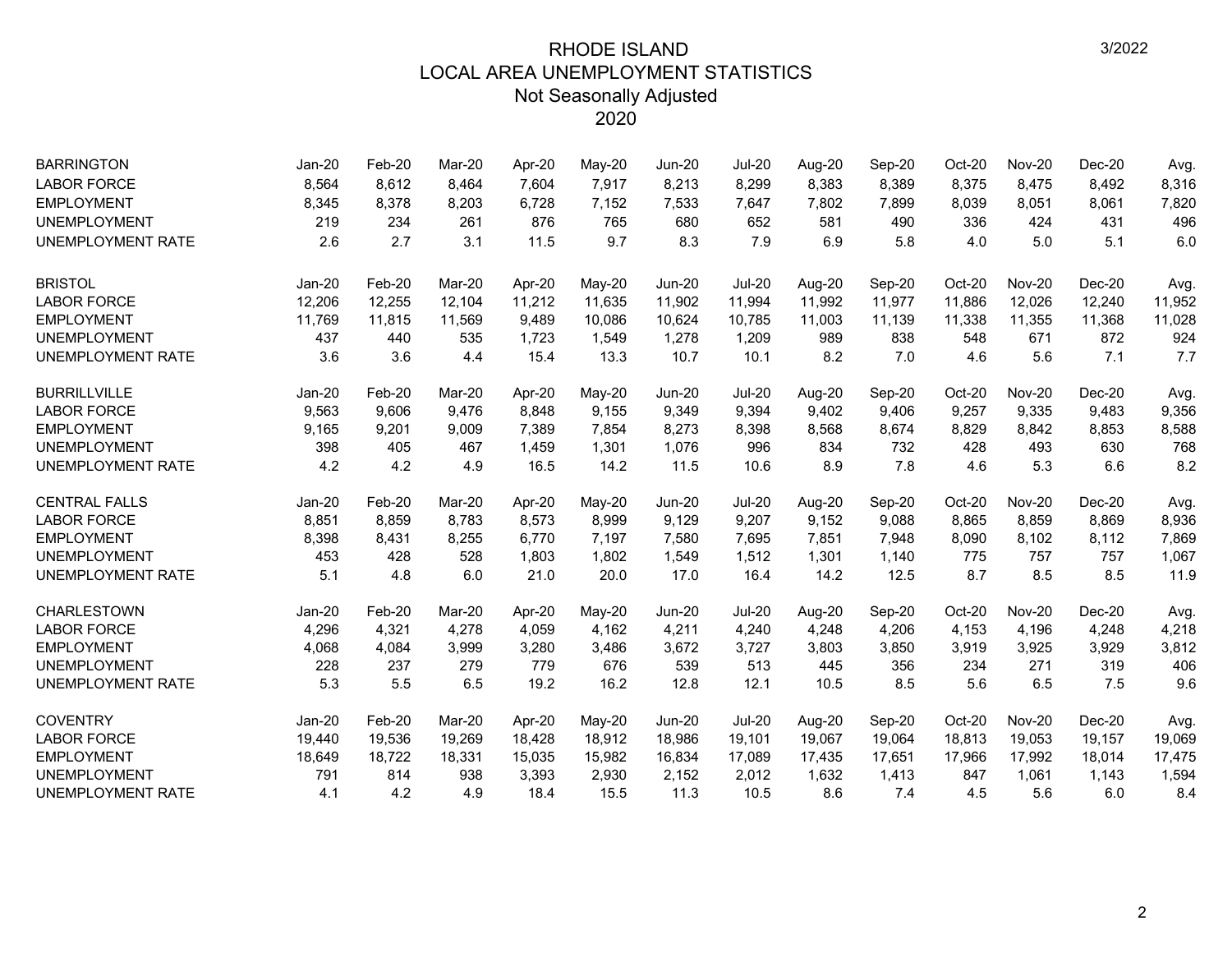| <b>CRANSTON</b>          | $Jan-20$ | Feb-20 | Mar-20 | Apr-20 | May-20   | <b>Jun-20</b> | <b>Jul-20</b> | Aug-20 | Sep-20 | Oct-20 | <b>Nov-20</b> | $Dec-20$ | Avg.   |
|--------------------------|----------|--------|--------|--------|----------|---------------|---------------|--------|--------|--------|---------------|----------|--------|
| <b>LABOR FORCE</b>       | 42,679   | 42,893 | 42,430 | 41,086 | 42,498   | 42,892        | 43,218        | 43,021 | 42,911 | 42,044 | 42,277        | 42,495   | 42,537 |
| <b>EMPLOYMENT</b>        | 41,076   | 41,237 | 40,377 | 33,117 | 35,203   | 37,079        | 37,640        | 38,402 | 38,878 | 39,572 | 39,630        | 39,678   | 38,491 |
| <b>UNEMPLOYMENT</b>      | 1,603    | 1,656  | 2,053  | 7,969  | 7,295    | 5,813         | 5,578         | 4,619  | 4,033  | 2,472  | 2,647         | 2,817    | 4,046  |
| <b>UNEMPLOYMENT RATE</b> | 3.8      | 3.9    | 4.8    | 19.4   | 17.2     | 13.6          | 12.9          | 10.7   | 9.4    | 5.9    | 6.3           | 6.6      | 9.5    |
| <b>CUMBERLAND</b>        | Jan-20   | Feb-20 | Mar-20 | Apr-20 | $May-20$ | <b>Jun-20</b> | <b>Jul-20</b> | Aug-20 | Sep-20 | Oct-20 | <b>Nov-20</b> | Dec-20   | Avg.   |
| <b>LABOR FORCE</b>       | 20,573   | 20,668 | 20,395 | 19,052 | 19,789   | 20,174        | 20,243        | 20,318 | 20,305 | 20,094 | 20,226        | 20,346   | 20,182 |
| <b>EMPLOYMENT</b>        | 19,888   | 19,967 | 19,550 | 16,035 | 17,045   | 17,953        | 18,225        | 18,594 | 18,824 | 19,160 | 19.188        | 19,211   | 18,637 |
| <b>UNEMPLOYMENT</b>      | 685      | 701    | 845    | 3,017  | 2,744    | 2,221         | 2,018         | 1,724  | 1,481  | 934    | 1,038         | 1,135    | 1,545  |
| <b>UNEMPLOYMENT RATE</b> | 3.3      | 3.4    | 4.1    | 15.8   | 13.9     | 11.0          | 10.0          | 8.5    | 7.3    | 4.6    | 5.1           | 5.6      | 7.7    |
| <b>EAST GREENWICH</b>    | Jan-20   | Feb-20 | Mar-20 | Apr-20 | May-20   | <b>Jun-20</b> | <b>Jul-20</b> | Aug-20 | Sep-20 | Oct-20 | <b>Nov-20</b> | $Dec-20$ | Avg.   |
| <b>LABOR FORCE</b>       | 7,055    | 7,094  | 7,007  | 6,702  | 6,880    | 6,981         | 7,069         | 7,092  | 7,066  | 6,976  | 7,071         | 7,099    | 7,007  |
| <b>EMPLOYMENT</b>        | 6,846    | 6,873  | 6,730  | 5,520  | 5,867    | 6,180         | 6,273         | 6,401  | 6,480  | 6,595  | 6,605         | 6,613    | 6,415  |
| <b>UNEMPLOYMENT</b>      | 209      | 221    | 277    | 1,182  | 1,013    | 801           | 796           | 691    | 586    | 381    | 466           | 486      | 592    |
| <b>UNEMPLOYMENT RATE</b> | 3.0      | 3.1    | 4.0    | 17.6   | 14.7     | 11.5          | 11.3          | 9.7    | 8.3    | 5.5    | 6.6           | 6.8      | 8.4    |
| <b>EAST PROVIDENCE</b>   | Jan-20   | Feb-20 | Mar-20 | Apr-20 | May-20   | <b>Jun-20</b> | <b>Jul-20</b> | Aug-20 | Sep-20 | Oct-20 | <b>Nov-20</b> | $Dec-20$ | Avg.   |
| <b>LABOR FORCE</b>       | 25,101   | 25,201 | 24,925 | 23,838 | 24,602   | 24,900        | 25,088        | 25,078 | 24,979 | 24,572 | 24,734        | 24,914   | 24,827 |
| <b>EMPLOYMENT</b>        | 23,972   | 24,066 | 23,564 | 19,327 | 20,545   | 21,640        | 21,967        | 22,412 | 22,690 | 23,094 | 23,128        | 23,156   | 22,463 |
| <b>UNEMPLOYMENT</b>      | 1,129    | 1,135  | 1,361  | 4,511  | 4,057    | 3,260         | 3,121         | 2,666  | 2,289  | 1,478  | 1,606         | 1,758    | 2,364  |
| <b>UNEMPLOYMENT RATE</b> | 4.5      | 4.5    | 5.5    | 18.9   | 16.5     | 13.1          | 12.4          | 10.6   | 9.2    | 6.0    | 6.5           | 7.1      | 9.5    |
| <b>EXETER</b>            | Jan-20   | Feb-20 | Mar-20 | Apr-20 | May-20   | <b>Jun-20</b> | <b>Jul-20</b> | Aug-20 | Sep-20 | Oct-20 | <b>Nov-20</b> | $Dec-20$ | Avg.   |
| <b>LABOR FORCE</b>       | 4,009    | 4,044  | 3,985  | 3,696  | 3,789    | 3,867         | 3,904         | 3,940  | 3,937  | 3,909  | 3,948         | 3,997    | 3,919  |
| <b>EMPLOYMENT</b>        | 3,875    | 3,891  | 3,809  | 3,124  | 3,321    | 3,498         | 3,551         | 3,623  | 3,668  | 3,733  | 3,739         | 3,743    | 3,631  |
| <b>UNEMPLOYMENT</b>      | 134      | 153    | 176    | 572    | 468      | 369           | 353           | 317    | 269    | 176    | 209           | 254      | 288    |
| <b>UNEMPLOYMENT RATE</b> | 3.3      | 3.8    | 4.4    | 15.5   | 12.4     | 9.5           | 9.0           | 8.0    | 6.8    | 4.5    | 5.3           | 6.4      | 7.3    |
| <b>FOSTER</b>            | Jan-20   | Feb-20 | Mar-20 | Apr-20 | May-20   | <b>Jun-20</b> | <b>Jul-20</b> | Aug-20 | Sep-20 | Oct-20 | <b>Nov-20</b> | $Dec-20$ | Avg.   |
| <b>LABOR FORCE</b>       | 2,995    | 3,004  | 2,952  | 2,754  | 2,845    | 2,900         | 2,912         | 2,916  | 2,905  | 2,869  | 2,924         | 2,938    | 2,910  |
| <b>EMPLOYMENT</b>        | 2,858    | 2,869  | 2,809  | 2,304  | 2,449    | 2,580         | 2,619         | 2,672  | 2,705  | 2,753  | 2,757         | 2,761    | 2,678  |
| <b>UNEMPLOYMENT</b>      | 137      | 135    | 143    | 450    | 396      | 320           | 293           | 244    | 200    | 116    | 167           | 177      | 232    |
| <b>UNEMPLOYMENT RATE</b> | 4.6      | 4.5    | 4.8    | 16.3   | 13.9     | 11.0          | 10.1          | 8.4    | 6.9    | 4.0    | 5.7           | 6.0      | 8.0    |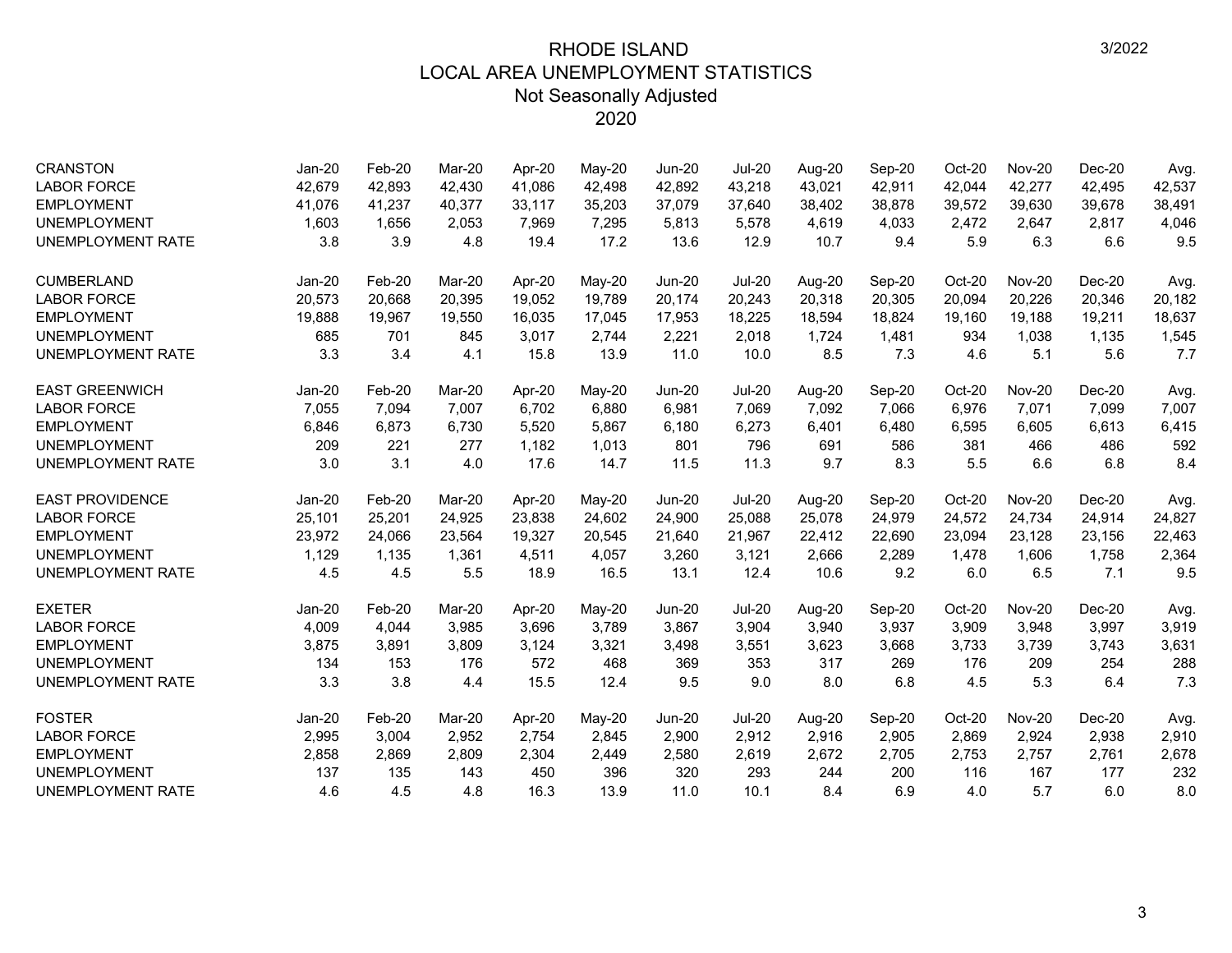| <b>GLOCESTER</b>         | Jan-20   | Feb-20 | Mar-20 | Apr-20 | May-20 | $Jun-20$      | <b>Jul-20</b> | Aug-20 | Sep-20 | Oct-20 | <b>Nov-20</b> | $Dec-20$ | Avg.   |
|--------------------------|----------|--------|--------|--------|--------|---------------|---------------|--------|--------|--------|---------------|----------|--------|
| <b>LABOR FORCE</b>       | 6,416    | 6,435  | 6,330  | 5,707  | 5,914  | 6,101         | 6,145         | 6,213  | 6,231  | 6,225  | 6,281         | 6,326    | 6,193  |
| <b>EMPLOYMENT</b>        | 6,213    | 6,238  | 6,108  | 5,009  | 5,325  | 5,609         | 5,694         | 5,809  | 5,881  | 5,986  | 5,995         | 6,002    | 5,822  |
| <b>UNEMPLOYMENT</b>      | 203      | 197    | 222    | 698    | 589    | 492           | 451           | 404    | 350    | 239    | 286           | 324      | 371    |
| <b>UNEMPLOYMENT RATE</b> | 3.2      | 3.1    | 3.5    | 12.2   | 10.0   | 8.1           | 7.3           | 6.5    | 5.6    | 3.8    | 4.6           | 5.1      | 6.0    |
| <b>HOPKINTON</b>         | Jan-20   | Feb-20 | Mar-20 | Apr-20 | May-20 | <b>Jun-20</b> | <b>Jul-20</b> | Aug-20 | Sep-20 | Oct-20 | <b>Nov-20</b> | $Dec-20$ | Avg.   |
| <b>LABOR FORCE</b>       | 4,855    | 4,811  | 4,737  | 4,241  | 4,383  | 4,642         | 4,728         | 4,696  | 4,642  | 4,624  | 4,657         | 4,734    | 4,646  |
| <b>EMPLOYMENT</b>        | 4,647    | 4,620  | 4,513  | 3,497  | 3,764  | 4,136         | 4,255         | 4,310  | 4,319  | 4,402  | 4,400         | 4,438    | 4,275  |
| <b>UNEMPLOYMENT</b>      | 208      | 191    | 224    | 744    | 619    | 506           | 473           | 386    | 323    | 222    | 257           | 296      | 371    |
| <b>UNEMPLOYMENT RATE</b> | 4.3      | 4.0    | 4.7    | 17.5   | 14.1   | 10.9          | 10.0          | 8.2    | 7.0    | 4.8    | 5.5           | 6.3      | 8.0    |
| <b>JAMESTOWN</b>         | Jan-20   | Feb-20 | Mar-20 | Apr-20 | May-20 | <b>Jun-20</b> | <b>Jul-20</b> | Aug-20 | Sep-20 | Oct-20 | <b>Nov-20</b> | $Dec-20$ | Avg.   |
| <b>LABOR FORCE</b>       | 3,330    | 3,356  | 3,283  | 2,908  | 3,040  | 3,163         | 3,184         | 3,207  | 3,224  | 3,223  | 3,258         | 3,293    | 3,205  |
| <b>EMPLOYMENT</b>        | 3,240    | 3,253  | 3,185  | 2,613  | 2,777  | 2,925         | 2,969         | 3,029  | 3,067  | 3,122  | 3,126         | 3,130    | 3,036  |
| <b>UNEMPLOYMENT</b>      | 90       | 103    | 98     | 295    | 263    | 238           | 215           | 178    | 157    | 101    | 132           | 163      | 169    |
| <b>UNEMPLOYMENT RATE</b> | 2.7      | 3.1    | 3.0    | 10.1   | 8.7    | 7.5           | 6.8           | 5.6    | 4.9    | 3.1    | 4.1           | 4.9      | 5.3    |
| <b>JOHNSTON</b>          | $Jan-20$ | Feb-20 | Mar-20 | Apr-20 | May-20 | <b>Jun-20</b> | <b>Jul-20</b> | Aug-20 | Sep-20 | Oct-20 | <b>Nov-20</b> | $Dec-20$ | Avg.   |
| <b>LABOR FORCE</b>       | 16,295   | 16,385 | 16,262 | 15,733 | 16,260 | 16,302        | 16,372        | 16,294 | 16,227 | 15,961 | 16,057        | 16,213   | 16,197 |
| <b>EMPLOYMENT</b>        | 15,590   | 15,651 | 15,324 | 12,569 | 13,361 | 14,073        | 14,286        | 14,575 | 14,756 | 15,019 | 15,041        | 15,059   | 14,609 |
| <b>UNEMPLOYMENT</b>      | 705      | 734    | 938    | 3,164  | 2,899  | 2,229         | 2,086         | 1,719  | 1,471  | 942    | 1,016         | 1,154    | 1,588  |
| <b>UNEMPLOYMENT RATE</b> | 4.3      | 4.5    | 5.8    | 20.1   | 17.8   | 13.7          | 12.7          | 10.5   | 9.1    | 5.9    | 6.3           | 7.1      | 9.8    |
| <b>LINCOLN</b>           | Jan-20   | Feb-20 | Mar-20 | Apr-20 | May-20 | <b>Jun-20</b> | <b>Jul-20</b> | Aug-20 | Sep-20 | Oct-20 | <b>Nov-20</b> | $Dec-20$ | Avg.   |
| <b>LABOR FORCE</b>       | 12,944   | 13,008 | 12,842 | 12,056 | 12,515 | 12,730        | 12,800        | 12,861 | 12,832 | 12,636 | 12,738        | 12,871   | 12,736 |
| <b>EMPLOYMENT</b>        | 12,490   | 12,539 | 12,277 | 10,070 | 10,704 | 11,275        | 11,445        | 11,677 | 11,822 | 12,033 | 12,050        | 12,065   | 11,704 |
| <b>UNEMPLOYMENT</b>      | 454      | 469    | 565    | 1,986  | 1,811  | 1,455         | 1,355         | 1,184  | 1,010  | 603    | 688           | 806      | 1,032  |
| <b>UNEMPLOYMENT RATE</b> | 3.5      | 3.6    | 4.4    | 16.5   | 14.5   | 11.4          | 10.6          | 9.2    | 7.9    | 4.8    | 5.4           | 6.3      | 8.1    |
| LITTLE COMPTON           | Jan-20   | Feb-20 | Mar-20 | Apr-20 | May-20 | Jun-20        | <b>Jul-20</b> | Aug-20 | Sep-20 | Oct-20 | <b>Nov-20</b> | $Dec-20$ | Avg.   |
| <b>LABOR FORCE</b>       | 1,945    | 1,955  | 1,940  | 1,725  | 1,794  | 1,838         | 1,846         | 1,868  | 1,870  | 1,875  | 1,885         | 1,925    | 1,872  |
| <b>EMPLOYMENT</b>        | 1,862    | 1,869  | 1,830  | 1,501  | 1,596  | 1,681         | 1,706         | 1,741  | 1,762  | 1,794  | 1,796         | 1,799    | 1,745  |
| <b>UNEMPLOYMENT</b>      | 83       | 86     | 110    | 224    | 198    | 157           | 140           | 127    | 108    | 81     | 89            | 126      | 127    |
| <b>UNEMPLOYMENT RATE</b> | 4.3      | 4.4    | 5.7    | 13.0   | 11.0   | 8.5           | 7.6           | 6.8    | 5.8    | 4.3    | 4.7           | 6.5      | 6.8    |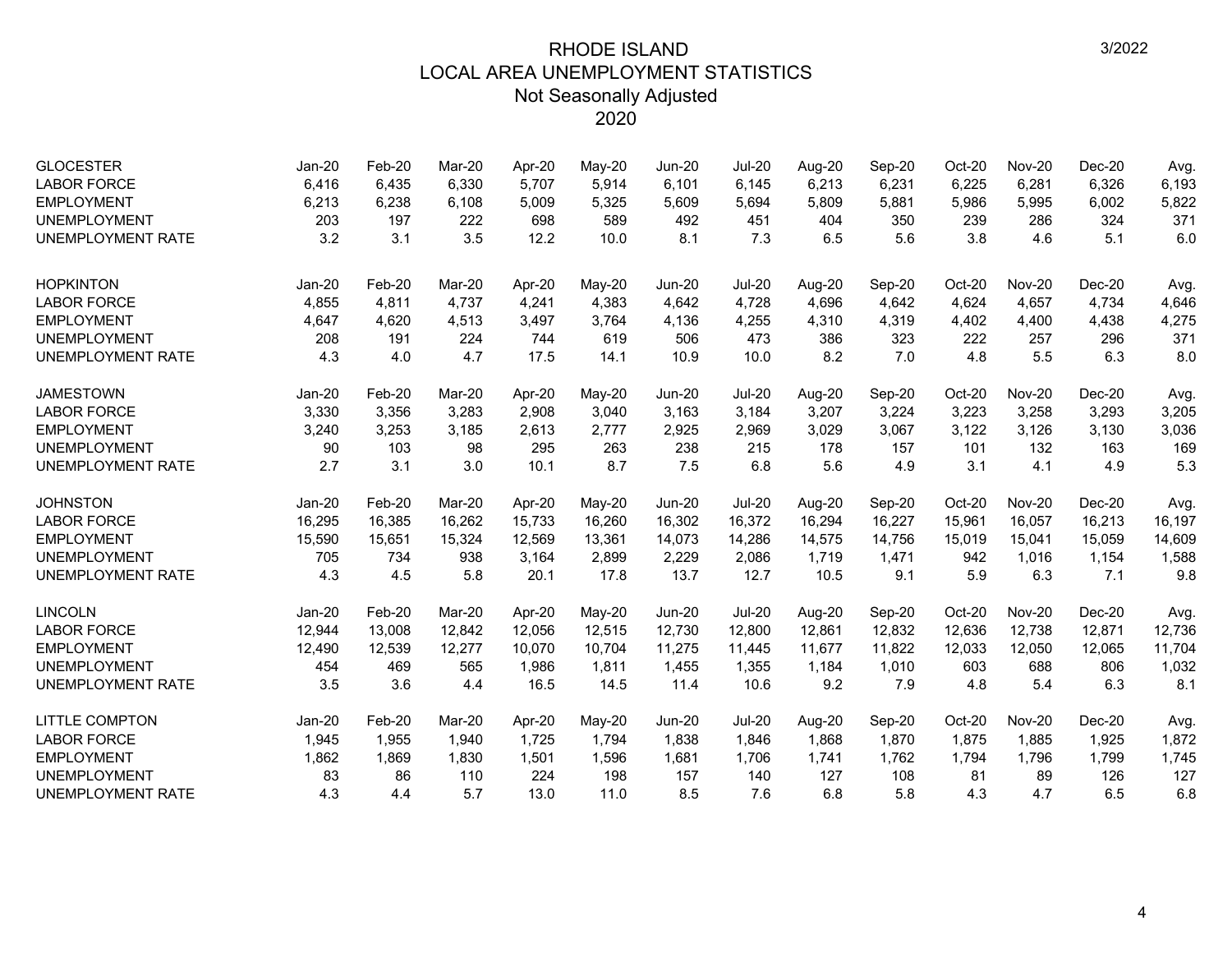| <b>MIDDLETOWN</b>        | $Jan-20$ | Feb-20 | Mar-20 | Apr-20 | $May-20$ | <b>Jun-20</b> | <b>Jul-20</b> | Aug-20 | Sep-20 | Oct-20 | <b>Nov-20</b> | $Dec-20$ | Avg.   |
|--------------------------|----------|--------|--------|--------|----------|---------------|---------------|--------|--------|--------|---------------|----------|--------|
| <b>LABOR FORCE</b>       | 8,156    | 8,167  | 8,061  | 7,702  | 7,919    | 8,037         | 8,000         | 8,015  | 7,971  | 7,890  | 7,977         | 8,111    | 8,000  |
| <b>EMPLOYMENT</b>        | 7,801    | 7,832  | 7,668  | 6,290  | 6,686    | 7,042         | 7,149         | 7,293  | 7,384  | 7,516  | 7,527         | 7,536    | 7,310  |
| <b>UNEMPLOYMENT</b>      | 355      | 335    | 393    | 1,412  | 1,233    | 995           | 851           | 722    | 587    | 374    | 450           | 575      | 690    |
| <b>UNEMPLOYMENT RATE</b> | 4.4      | 4.1    | 4.9    | 18.3   | 15.6     | 12.4          | 10.6          | 9.0    | 7.4    | 4.7    | 5.6           | 7.1      | 8.6    |
| <b>NARRAGANSETT</b>      | $Jan-20$ | Feb-20 | Mar-20 | Apr-20 | $May-20$ | <b>Jun-20</b> | <b>Jul-20</b> | Aug-20 | Sep-20 | Oct-20 | <b>Nov-20</b> | $Dec-20$ | Avg.   |
| <b>LABOR FORCE</b>       | 9,184    | 9,243  | 9.091  | 8.109  | 8,498    | 8,762         | 8,823         | 8.873  | 8,914  | 8,878  | 8,989         | 9,068    | 8,869  |
| <b>EMPLOYMENT</b>        | 8,925    | 8,960  | 8,773  | 7,196  | 7,649    | 8,057         | 8,179         | 8,344  | 8,448  | 8,598  | 8,611         | 8,621    | 8,363  |
| <b>UNEMPLOYMENT</b>      | 259      | 283    | 318    | 913    | 849      | 705           | 644           | 529    | 466    | 280    | 378           | 447      | 506    |
| <b>UNEMPLOYMENT RATE</b> | 2.8      | 3.1    | 3.5    | 11.3   | 10.0     | 8.0           | 7.3           | 6.0    | 5.2    | 3.2    | 4.2           | 4.9      | 5.7    |
| <b>NEW SHOREHAM</b>      | Jan-20   | Feb-20 | Mar-20 | Apr-20 | May-20   | <b>Jun-20</b> | <b>Jul-20</b> | Aug-20 | Sep-20 | Oct-20 | <b>Nov-20</b> | $Dec-20$ | Avg.   |
| <b>LABOR FORCE</b>       | 550      | 517    | 514    | 520    | 562      | 864           | 1,175         | 1,150  | 969    | 713    | 574           | 610      | 726    |
| <b>EMPLOYMENT</b>        | 444      | 416    | 388    | 342    | 419      | 767           | 1,104         | 1,091  | 920    | 684    | 525           | 523      | 635    |
| <b>UNEMPLOYMENT</b>      | 106      | 101    | 126    | 178    | 143      | 97            | 71            | 59     | 49     | 29     | 49            | 87       | 91     |
| <b>UNEMPLOYMENT RATE</b> | 19.3     | 19.5   | 24.5   | 34.2   | 25.4     | 11.2          | 6.0           | 5.1    | 5.1    | 4.1    | 8.5           | 14.3     | 12.5   |
| <b>NEWPORT</b>           | $Jan-20$ | Feb-20 | Mar-20 | Apr-20 | May-20   | <b>Jun-20</b> | <b>Jul-20</b> | Aug-20 | Sep-20 | Oct-20 | <b>Nov-20</b> | $Dec-20$ | Avg.   |
| <b>LABOR FORCE</b>       | 14,192   | 14,203 | 14,057 | 13,200 | 13,669   | 13,837        | 13,897        | 13,881 | 13,833 | 13,702 | 13,867        | 14,061   | 13,867 |
| <b>EMPLOYMENT</b>        | 13,580   | 13,633 | 13,348 | 10,948 | 11,638   | 12,258        | 12,444        | 12,696 | 12,853 | 13,082 | 13,101        | 13,117   | 12,725 |
| <b>UNEMPLOYMENT</b>      | 612      | 570    | 709    | 2,252  | 2,031    | 1,579         | 1,453         | 1,185  | 980    | 620    | 766           | 944      | 1,142  |
| <b>UNEMPLOYMENT RATE</b> | 4.3      | 4.0    | 5.0    | 17.1   | 14.9     | 11.4          | 10.5          | 8.5    | 7.1    | 4.5    | 5.5           | 6.7      | 8.2    |
| <b>NORTH KINGSTOWN</b>   | $Jan-20$ | Feb-20 | Mar-20 | Apr-20 | May-20   | <b>Jun-20</b> | <b>Jul-20</b> | Aug-20 | Sep-20 | Oct-20 | <b>Nov-20</b> | $Dec-20$ | Avg.   |
| <b>LABOR FORCE</b>       | 15,141   | 15,219 | 15,018 | 14,004 | 14,494   | 14,709        | 14,821        | 14,869 | 14,823 | 14,747 | 14,865        | 14,989   | 14,809 |
| <b>EMPLOYMENT</b>        | 14,643   | 14,701 | 14,394 | 11,806 | 12,550   | 13,218        | 13,418        | 13,690 | 13,860 | 14,107 | 14,128        | 14,145   | 13,722 |
| <b>UNEMPLOYMENT</b>      | 498      | 518    | 624    | 2,198  | 1,944    | 1,491         | 1,403         | 1,179  | 963    | 640    | 737           | 844      | 1,087  |
| <b>UNEMPLOYMENT RATE</b> | 3.3      | 3.4    | 4.2    | 15.7   | 13.4     | 10.1          | 9.5           | 7.9    | 6.5    | 4.3    | 5.0           | 5.6      | 7.3    |
| <b>NORTH PROVIDENCE</b>  | Jan-20   | Feb-20 | Mar-20 | Apr-20 | May-20   | <b>Jun-20</b> | <b>Jul-20</b> | Aug-20 | Sep-20 | Oct-20 | <b>Nov-20</b> | $Dec-20$ | Avg.   |
| <b>LABOR FORCE</b>       | 18,556   | 18,659 | 18,506 | 18,004 | 18,711   | 18,863        | 18,970        | 18,926 | 18,811 | 18,377 | 18,494        | 18,568   | 18,621 |
| <b>EMPLOYMENT</b>        | 17,893   | 17,963 | 17,589 | 14,426 | 15,335   | 16,152        | 16.396        | 16,728 | 16,936 | 17,238 | 17,263        | 17,284   | 16,767 |
| <b>UNEMPLOYMENT</b>      | 663      | 696    | 917    | 3,578  | 3,376    | 2,711         | 2,574         | 2,198  | 1,875  | 1,139  | 1,231         | 1,284    | 1,854  |
| <b>UNEMPLOYMENT RATE</b> | 3.6      | 3.7    | 5.0    | 19.9   | 18.0     | 14.4          | 13.6          | 11.6   | 10.0   | 6.2    | 6.7           | 6.9      | 10.0   |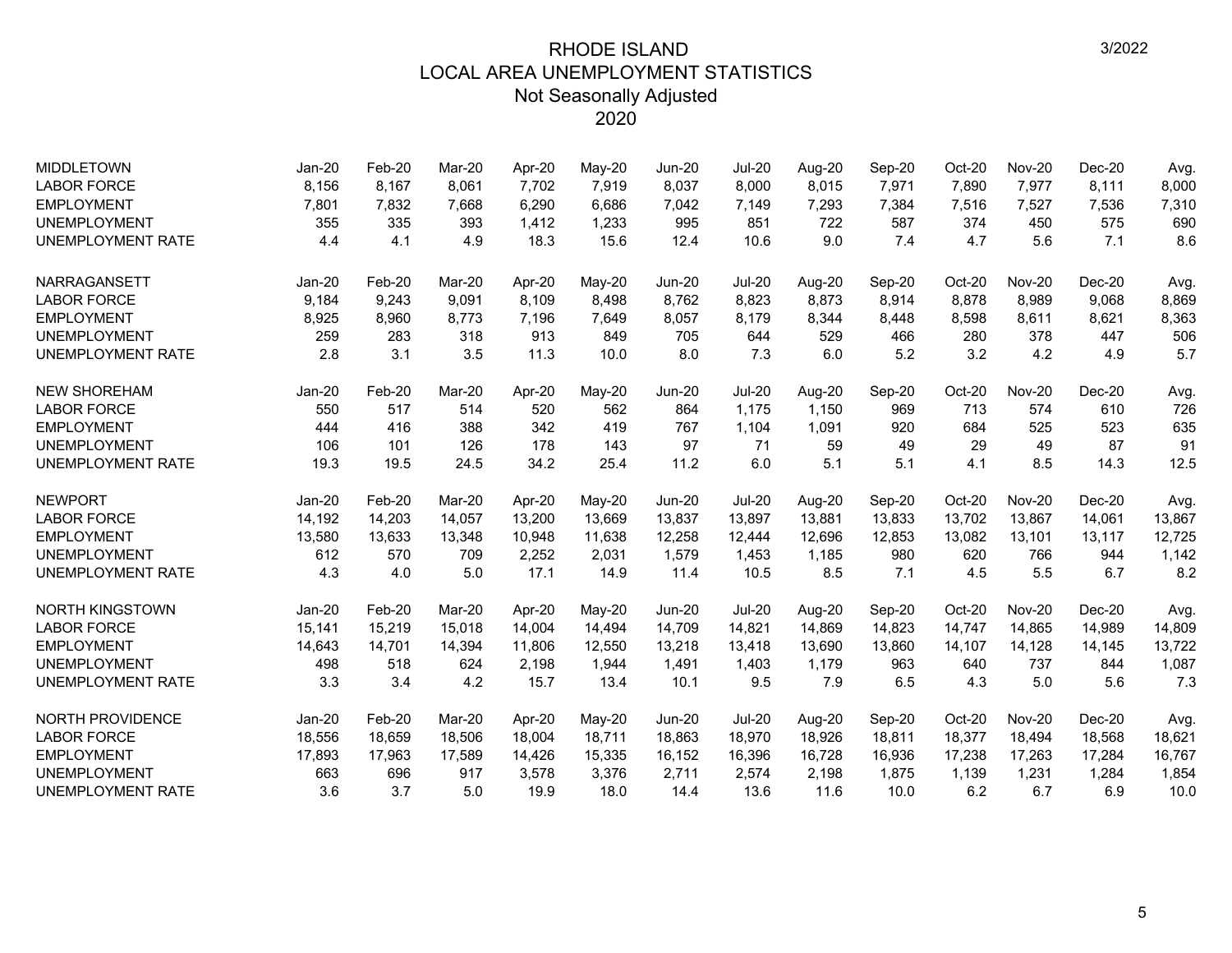| <b>NORTH SMITHFIELD</b>  | Jan-20   | Feb-20 | Mar-20 | Apr-20 | May-20 | <b>Jun-20</b> | <b>Jul-20</b> | Aug-20 | Sep-20 | Oct-20 | <b>Nov-20</b> | $Dec-20$ | Avg.   |
|--------------------------|----------|--------|--------|--------|--------|---------------|---------------|--------|--------|--------|---------------|----------|--------|
| <b>LABOR FORCE</b>       | 7,226    | 7,243  | 7,135  | 6,572  | 6,889  | 7,033         | 7,070         | 7,100  | 7,081  | 7,036  | 7,094         | 7,158    | 7,053  |
| <b>EMPLOYMENT</b>        | 6,979    | 7,007  | 6,861  | 5,627  | 5,982  | 6,300         | 6,396         | 6,525  | 6,606  | 6,724  | 6,734         | 6,742    | 6,540  |
| <b>UNEMPLOYMENT</b>      | 247      | 236    | 274    | 945    | 907    | 733           | 674           | 575    | 475    | 312    | 360           | 416      | 513    |
| <b>UNEMPLOYMENT RATE</b> | 3.4      | 3.3    | 3.8    | 14.4   | 13.2   | 10.4          | 9.5           | 8.1    | 6.7    | 4.4    | 5.1           | 5.8      | 7.3    |
| <b>PAWTUCKET</b>         | $Jan-20$ | Feb-20 | Mar-20 | Apr-20 | May-20 | Jun-20        | <b>Jul-20</b> | Aug-20 | Sep-20 | Oct-20 | <b>Nov-20</b> | $Dec-20$ | Avg.   |
| <b>LABOR FORCE</b>       | 37,610   | 37,762 | 37,449 | 36,501 | 38,132 | 38,444        | 38,679        | 38,573 | 38,309 | 37,536 | 37,605        | 37,602   | 37,851 |
| <b>EMPLOYMENT</b>        | 35,852   | 35,993 | 35,242 | 28,905 | 30,726 | 32,363        | 32,853        | 33,518 | 33,934 | 34,539 | 34,590        | 34,632   | 33,596 |
| <b>UNEMPLOYMENT</b>      | 1,758    | 1,769  | 2,207  | 7,596  | 7,406  | 6,081         | 5,826         | 5,055  | 4,375  | 2,997  | 3,015         | 2,970    | 4,255  |
| <b>UNEMPLOYMENT RATE</b> | 4.7      | 4.7    | 5.9    | 20.8   | 19.4   | 15.8          | 15.1          | 13.1   | 11.4   | 8.0    | 8.0           | 7.9      | 11.2   |
| <b>PORTSMOUTH</b>        | Jan-20   | Feb-20 | Mar-20 | Apr-20 | May-20 | <b>Jun-20</b> | <b>Jul-20</b> | Aug-20 | Sep-20 | Oct-20 | <b>Nov-20</b> | $Dec-20$ | Avg.   |
| <b>LABOR FORCE</b>       | 9,005    | 9,047  | 8,919  | 8,351  | 8,636  | 8,779         | 8,816         | 8,849  | 8,818  | 8,749  | 8,858         | 8,951    | 8,815  |
| <b>EMPLOYMENT</b>        | 8,660    | 8,694  | 8,512  | 6,982  | 7,422  | 7,817         | 7,935         | 8,096  | 8,196  | 8,343  | 8,355         | 8,365    | 8,115  |
| <b>UNEMPLOYMENT</b>      | 345      | 353    | 407    | 1,369  | 1,214  | 962           | 881           | 753    | 622    | 406    | 503           | 586      | 700    |
| <b>UNEMPLOYMENT RATE</b> | 3.8      | 3.9    | 4.6    | 16.4   | 14.1   | 11.0          | 10.0          | 8.5    | 7.1    | 4.6    | 5.7           | 6.5      | 7.9    |
| <b>PROVIDENCE</b>        | $Jan-20$ | Feb-20 | Mar-20 | Apr-20 | May-20 | $Jun-20$      | <b>Jul-20</b> | Aug-20 | Sep-20 | Oct-20 | <b>Nov-20</b> | $Dec-20$ | Avg.   |
| <b>LABOR FORCE</b>       | 89,097   | 89,602 | 88,778 | 85,407 | 89,552 | 91,100        | 92,243        | 91,686 | 91,100 | 88,448 | 88,615        | 88,760   | 89,532 |
| <b>EMPLOYMENT</b>        | 84,849   | 85,183 | 83,405 | 68,408 | 72,718 | 76,593        | 77,752        | 79,326 | 80,310 | 81,742 | 81,862        | 81,961   | 79,509 |
| <b>UNEMPLOYMENT</b>      | 4,248    | 4,419  | 5,373  | 16,999 | 16,834 | 14,507        | 14,491        | 12,360 | 10,790 | 6,706  | 6,753         | 6,799    | 10,023 |
| <b>UNEMPLOYMENT RATE</b> | 4.8      | 4.9    | 6.1    | 19.9   | 18.8   | 15.9          | 15.7          | 13.5   | 11.8   | 7.6    | 7.6           | 7.7      | 11.2   |
| <b>RICHMOND</b>          | Jan-20   | Feb-20 | Mar-20 | Apr-20 | May-20 | <b>Jun-20</b> | <b>Jul-20</b> | Aug-20 | Sep-20 | Oct-20 | <b>Nov-20</b> | Dec-20   | Avg.   |
| <b>LABOR FORCE</b>       | 4,541    | 4,568  | 4,482  | 4,010  | 4,162  | 4,298         | 4,354         | 4,390  | 4,389  | 4,388  | 4,377         | 4,431    | 4,366  |
| <b>EMPLOYMENT</b>        | 4,408    | 4,426  | 4,333  | 3,554  | 3,778  | 3,979         | 4,040         | 4,121  | 4,172  | 4,247  | 4,253         | 4,258    | 4,131  |
| <b>UNEMPLOYMENT</b>      | 133      | 142    | 149    | 456    | 384    | 319           | 314           | 269    | 217    | 141    | 124           | 173      | 235    |
| <b>UNEMPLOYMENT RATE</b> | 2.9      | 3.1    | 3.3    | 11.4   | 9.2    | 7.4           | 7.2           | 6.1    | 4.9    | 3.2    | 2.8           | 3.9      | 5.4    |
| <b>SCITUATE</b>          | Jan-20   | Feb-20 | Mar-20 | Apr-20 | May-20 | <b>Jun-20</b> | <b>Jul-20</b> | Aug-20 | Sep-20 | Oct-20 | <b>Nov-20</b> | $Dec-20$ | Avg.   |
| <b>LABOR FORCE</b>       | 6,463    | 6,491  | 6,435  | 6,168  | 6,322  | 6,383         | 6,429         | 6,414  | 6,399  | 6,315  | 6,405         | 6,387    | 6,384  |
| <b>EMPLOYMENT</b>        | 6,221    | 6,245  | 6,115  | 5,015  | 5,331  | 5,616         | 5,700         | 5,816  | 5,888  | 5,993  | 6,002         | 6,009    | 5,829  |
| <b>UNEMPLOYMENT</b>      | 242      | 246    | 320    | 1,153  | 991    | 767           | 729           | 598    | 511    | 322    | 403           | 378      | 555    |
| <b>UNEMPLOYMENT RATE</b> | 3.7      | 3.8    | 5.0    | 18.7   | 15.7   | 12.0          | 11.3          | 9.3    | 8.0    | 5.1    | 6.3           | 5.9      | 8.7    |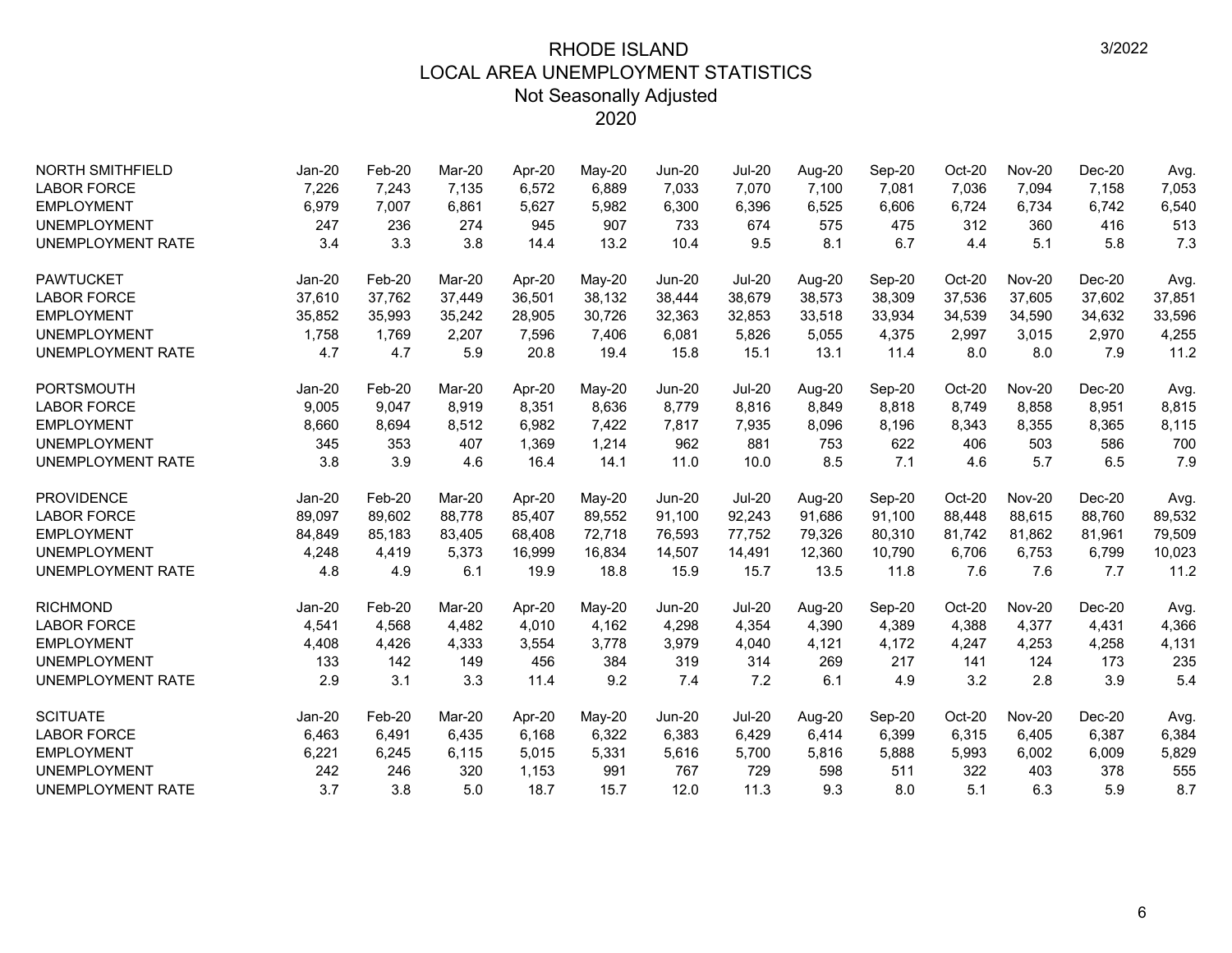| <b>SMITHFIELD</b>        | $Jan-20$ | Feb-20 | Mar-20 | Apr-20 | May-20   | <b>Jun-20</b> | <b>Jul-20</b> | Aug-20 | Sep-20 | Oct-20 | <b>Nov-20</b> | $Dec-20$ | Avg.   |
|--------------------------|----------|--------|--------|--------|----------|---------------|---------------|--------|--------|--------|---------------|----------|--------|
| <b>LABOR FORCE</b>       | 11,845   | 11,909 | 11.724 | 10,875 | 11,284   | 11,500        | 11,563        | 11,592 | 11,600 | 11,476 | 11,640        | 11,719   | 11,560 |
| <b>EMPLOYMENT</b>        | 11,404   | 11,449 | 11,210 | 9.194  | 9,773    | 10,294        | 10,450        | 10,662 | 10,794 | 10,986 | 11,002        | 11,016   | 10,686 |
| <b>UNEMPLOYMENT</b>      | 441      | 460    | 514    | 1,681  | 1,511    | 1,206         | 1,113         | 930    | 806    | 490    | 638           | 703      | 874    |
| <b>UNEMPLOYMENT RATE</b> | 3.7      | 3.9    | 4.4    | 15.5   | 13.4     | 10.5          | 9.6           | 8.0    | 6.9    | 4.3    | 5.5           | 6.0      | 7.6    |
| SOUTH KINGSTOWN          | Jan-20   | Feb-20 | Mar-20 | Apr-20 | May-20   | <b>Jun-20</b> | <b>Jul-20</b> | Aug-20 | Sep-20 | Oct-20 | <b>Nov-20</b> | Dec-20   | Avg.   |
| <b>LABOR FORCE</b>       | 16,765   | 16,904 | 16,564 | 15,001 | 15,660   | 16,116        | 16,279        | 16,410 | 16,475 | 16,286 | 16,535        | 16,739   | 16,312 |
| <b>EMPLOYMENT</b>        | 16,232   | 16,296 | 15,956 | 13,087 | 13,911   | 14,653        | 14,874        | 15,176 | 15,364 | 15,638 | 15,661        | 15,680   | 15,211 |
| <b>UNEMPLOYMENT</b>      | 533      | 608    | 608    | 1,914  | 1,749    | 1,463         | 1,405         | 1,234  | 1,111  | 648    | 874           | 1,059    | 1,101  |
| UNEMPLOYMENT RATE        | 3.2      | 3.6    | 3.7    | 12.8   | 11.2     | 9.1           | 8.6           | 7.5    | 6.7    | 4.0    | 5.3           | 6.3      | 6.7    |
| <b>TIVERTON</b>          | Jan-20   | Feb-20 | Mar-20 | Apr-20 | May-20   | <b>Jun-20</b> | <b>Jul-20</b> | Aug-20 | Sep-20 | Oct-20 | <b>Nov-20</b> | Dec-20   | Avg.   |
| <b>LABOR FORCE</b>       | 8,910    | 8,942  | 8,832  | 8,281  | 8,568    | 8,685         | 8,733         | 8,783  | 8,742  | 8,606  | 8,668         | 8,804    | 8,713  |
| <b>EMPLOYMENT</b>        | 8,517    | 8,550  | 8,372  | 6,867  | 7,299    | 7,688         | 7,804         | 7,962  | 8,061  | 8,205  | 8,217         | 8,227    | 7,981  |
| <b>UNEMPLOYMENT</b>      | 393      | 392    | 460    | 1,414  | 1,269    | 997           | 929           | 821    | 681    | 401    | 451           | 577      | 732    |
| <b>UNEMPLOYMENT RATE</b> | 4.4      | 4.4    | 5.2    | 17.1   | 14.8     | 11.5          | 10.6          | 9.3    | 7.8    | 4.7    | 5.2           | 6.6      | 8.4    |
| <b>WARREN</b>            | Jan-20   | Feb-20 | Mar-20 | Apr-20 | May-20   | <b>Jun-20</b> | <b>Jul-20</b> | Aug-20 | Sep-20 | Oct-20 | <b>Nov-20</b> | $Dec-20$ | Avg.   |
| <b>LABOR FORCE</b>       | 5,880    | 5,881  | 5,833  | 5,554  | 5,673    | 5,751         | 5,814         | 5,802  | 5,776  | 5,735  | 5,776         | 5,896    | 5,781  |
| <b>EMPLOYMENT</b>        | 5,616    | 5,638  | 5,520  | 4,528  | 4,813    | 5,069         | 5,146         | 5,250  | 5,315  | 5,410  | 5,418         | 5,425    | 5,262  |
| <b>UNEMPLOYMENT</b>      | 264      | 243    | 313    | 1,026  | 860      | 682           | 668           | 552    | 461    | 325    | 358           | 471      | 519    |
| <b>UNEMPLOYMENT RATE</b> | 4.5      | 4.1    | 5.4    | 18.5   | 15.2     | 11.9          | 11.5          | 9.5    | 8.0    | 5.7    | 6.2           | 8.0      | 9.0    |
| <b>WARWICK</b>           | $Jan-20$ | Feb-20 | Mar-20 | Apr-20 | $May-20$ | <b>Jun-20</b> | <b>Jul-20</b> | Aug-20 | Sep-20 | Oct-20 | <b>Nov-20</b> | $Dec-20$ | Avg.   |
| <b>LABOR FORCE</b>       | 47,343   | 47,541 | 46,955 | 44,746 | 46,247   | 46,751        | 46,984        | 47,049 | 46,997 | 46,213 | 46,485        | 46,850   | 46,680 |
| <b>EMPLOYMENT</b>        | 45,688   | 45,868 | 44,911 | 36,835 | 39,156   | 41,243        | 41,866        | 42,714 | 43,244 | 44,015 | 44,080        | 44,133   | 42,813 |
| <b>UNEMPLOYMENT</b>      | 1,655    | 1,673  | 2,044  | 7,911  | 7,091    | 5,508         | 5,118         | 4,335  | 3,753  | 2,198  | 2,405         | 2,717    | 3,867  |
| <b>UNEMPLOYMENT RATE</b> | 3.5      | 3.5    | 4.4    | 17.7   | 15.3     | 11.8          | 10.9          | 9.2    | 8.0    | 4.8    | 5.2           | 5.8      | 8.3    |
| <b>WEST GREENWICH</b>    | Jan-20   | Feb-20 | Mar-20 | Apr-20 | May-20   | <b>Jun-20</b> | <b>Jul-20</b> | Aug-20 | Sep-20 | Oct-20 | <b>Nov-20</b> | $Dec-20$ | Avg.   |
| <b>LABOR FORCE</b>       | 3,477    | 3,487  | 3,435  | 3,251  | 3,347    | 3,395         | 3,395         | 3,409  | 3,429  | 3,359  | 3,418         | 3,454    | 3,405  |
| <b>EMPLOYMENT</b>        | 3,335    | 3,348  | 3,278  | 2,689  | 2,858    | 3,010         | 3,056         | 3,118  | 3,157  | 3,213  | 3,218         | 3,221    | 3,125  |
| <b>UNEMPLOYMENT</b>      | 142      | 139    | 157    | 562    | 489      | 385           | 339           | 291    | 272    | 146    | 200           | 233      | 280    |
| <b>UNEMPLOYMENT RATE</b> | 4.1      | 4.0    | 4.6    | 17.3   | 14.6     | 11.3          | 10.0          | 8.5    | 7.9    | 4.3    | 5.9           | 6.7      | 8.2    |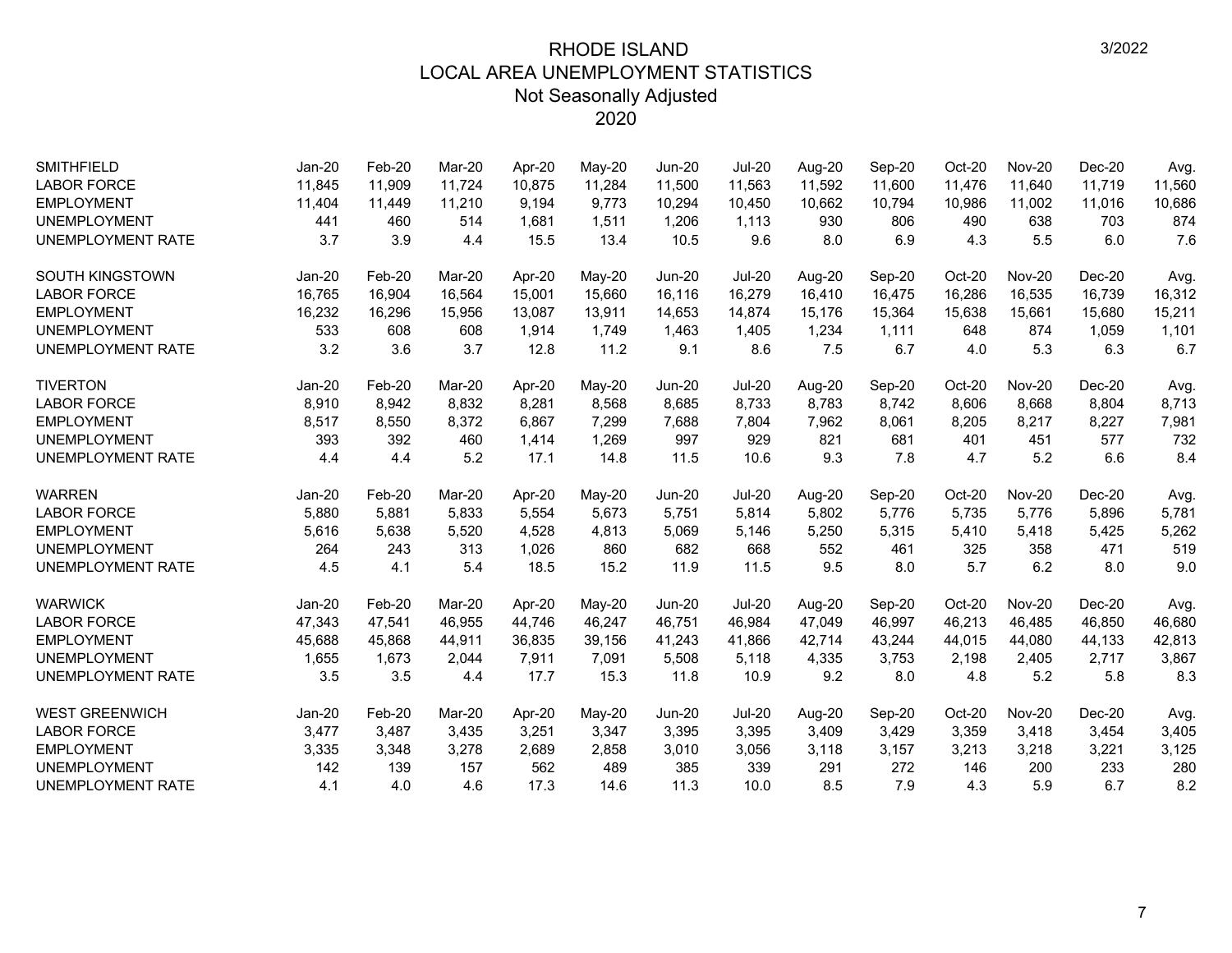| <b>WEST WARWICK</b>      | Jan-20   | Feb-20 | Mar-20 | Apr-20 | $May-20$ | <b>Jun-20</b> | <b>Jul-20</b> | Aug-20 | Sep-20 | Oct-20 | <b>Nov-20</b> | $Dec-20$ | Avg.   |
|--------------------------|----------|--------|--------|--------|----------|---------------|---------------|--------|--------|--------|---------------|----------|--------|
| <b>LABOR FORCE</b>       | 16,788   | 16,846 | 16,697 | 16,241 | 16,759   | 16,729        | 16,837        | 16,764 | 16,703 | 16,337 | 16,492        | 16,632   | 16,652 |
| <b>EMPLOYMENT</b>        | 16,038   | 16,101 | 15,765 | 12,930 | 13,745   | 14,477        | 14,696        | 14,994 | 15,180 | 15,450 | 15,473        | 15,492   | 15,028 |
| <b>UNEMPLOYMENT</b>      | 750      | 745    | 932    | 3,311  | 3,014    | 2,252         | 2,141         | 1,770  | 1,523  | 887    | 1,019         | 1,140    | 1,624  |
| <b>UNEMPLOYMENT RATE</b> | 4.5      | 4.4    | 5.6    | 20.4   | 18.0     | 13.5          | 12.7          | 10.6   | 9.1    | 5.4    | 6.2           | 6.9      | 9.8    |
| <b>WESTERLY</b>          | Jan-20   | Feb-20 | Mar-20 | Apr-20 | May-20   | <b>Jun-20</b> | <b>Jul-20</b> | Aug-20 | Sep-20 | Oct-20 | <b>Nov-20</b> | Dec-20   | Avg.   |
| <b>LABOR FORCE</b>       | 11,450   | 11,381 | 11,217 | 10,819 | 11,112   | 11,385        | 11,537        | 11,397 | 11,179 | 10,956 | 11,020        | 11,231   | 11,224 |
| <b>EMPLOYMENT</b>        | 10,894   | 10,831 | 10,580 | 8,200  | 8,825    | 9,698         | 9,976         | 10,104 | 10,127 | 10,319 | 10,314        | 10,404   | 10,023 |
| <b>UNEMPLOYMENT</b>      | 556      | 550    | 637    | 2,619  | 2,287    | 1.687         | 1,561         | 1,293  | 1,052  | 637    | 706           | 827      | 1,201  |
| UNEMPLOYMENT RATE        | 4.9      | 4.8    | 5.7    | 24.2   | 20.6     | 14.8          | 13.5          | 11.3   | 9.4    | 5.8    | 6.4           | 7.4      | 10.7   |
| <b>WOONSOCKET</b>        | Jan-20   | Feb-20 | Mar-20 | Apr-20 | May-20   | <b>Jun-20</b> | <b>Jul-20</b> | Aug-20 | Sep-20 | Oct-20 | <b>Nov-20</b> | $Dec-20$ | Avg.   |
| <b>LABOR FORCE</b>       | 19,605   | 19,707 | 19,619 | 18,940 | 19,821   | 20,076        | 20,163        | 20,179 | 20,065 | 19,611 | 19,561        | 19,728   | 19,757 |
| <b>EMPLOYMENT</b>        | 18,613   | 18,686 | 18,296 | 15,006 | 15,952   | 16,802        | 17,056        | 17,402 | 17,617 | 17,931 | 17,958        | 17,980   | 17,442 |
| <b>UNEMPLOYMENT</b>      | 992      | 1,021  | 1,323  | 3,934  | 3,869    | 3,274         | 3,107         | 2,777  | 2,448  | 1,680  | 1,603         | 1,748    | 2,315  |
| UNEMPLOYMENT RATE        | 5.1      | 5.2    | 6.7    | 20.8   | 19.5     | 16.3          | 15.4          | 13.8   | 12.2   | 8.6    | 8.2           | 8.9      | 11.7   |
| <b>BRISTOL COUNTY</b>    | Jan-20   | Feb-20 | Mar-20 | Apr-20 | May-20   | <b>Jun-20</b> | <b>Jul-20</b> | Aug-20 | Sep-20 | Oct-20 | <b>Nov-20</b> | Dec-20   | Avg.   |
| <b>LABOR FORCE</b>       | 26,650   | 26,748 | 26,401 | 24,370 | 25,225   | 25,866        | 26,107        | 26,177 | 26,142 | 25,996 | 26,277        | 26,628   | 26,049 |
| <b>EMPLOYMENT</b>        | 25,730   | 25,831 | 25,292 | 20,745 | 22,051   | 23,226        | 23,578        | 24,055 | 24,353 | 24.787 | 24,824        | 24,854   | 24,111 |
| <b>UNEMPLOYMENT</b>      | 920      | 917    | 1,109  | 3,625  | 3,174    | 2,640         | 2,529         | 2,122  | 1,789  | 1,209  | 1,453         | 1,774    | 1,938  |
| <b>UNEMPLOYMENT RATE</b> | 3.5      | 3.4    | 4.2    | 14.9   | 12.6     | 10.2          | 9.7           | 8.1    | 6.8    | 4.7    | 5.5           | 6.7      | 7.4    |
| <b>KENT COUNTY</b>       | $Jan-20$ | Feb-20 | Mar-20 | Apr-20 | May-20   | <b>Jun-20</b> | <b>Jul-20</b> | Aug-20 | Sep-20 | Oct-20 | <b>Nov-20</b> | Dec-20   | Avg.   |
| <b>LABOR FORCE</b>       | 94,103   | 94,504 | 93,363 | 89,368 | 92,145   | 92,842        | 93,386        | 93,381 | 93,259 | 91,698 | 92,519        | 93,192   | 92,814 |
| <b>EMPLOYMENT</b>        | 90,556   | 90,912 | 89,015 | 73.009 | 77,608   | 81.744        | 82,980        | 84,662 | 85,712 | 87,239 | 87,368        | 87,473   | 84,857 |
| <b>UNEMPLOYMENT</b>      | 3,547    | 3,592  | 4,348  | 16,359 | 14,537   | 11,098        | 10,406        | 8,719  | 7,547  | 4,459  | 5,151         | 5,719    | 7,957  |
| UNEMPLOYMENT RATE        | 3.8      | 3.8    | 4.7    | 18.3   | 15.8     | 12.0          | 11.1          | 9.3    | 8.1    | 4.9    | 5.6           | 6.1      | 8.6    |